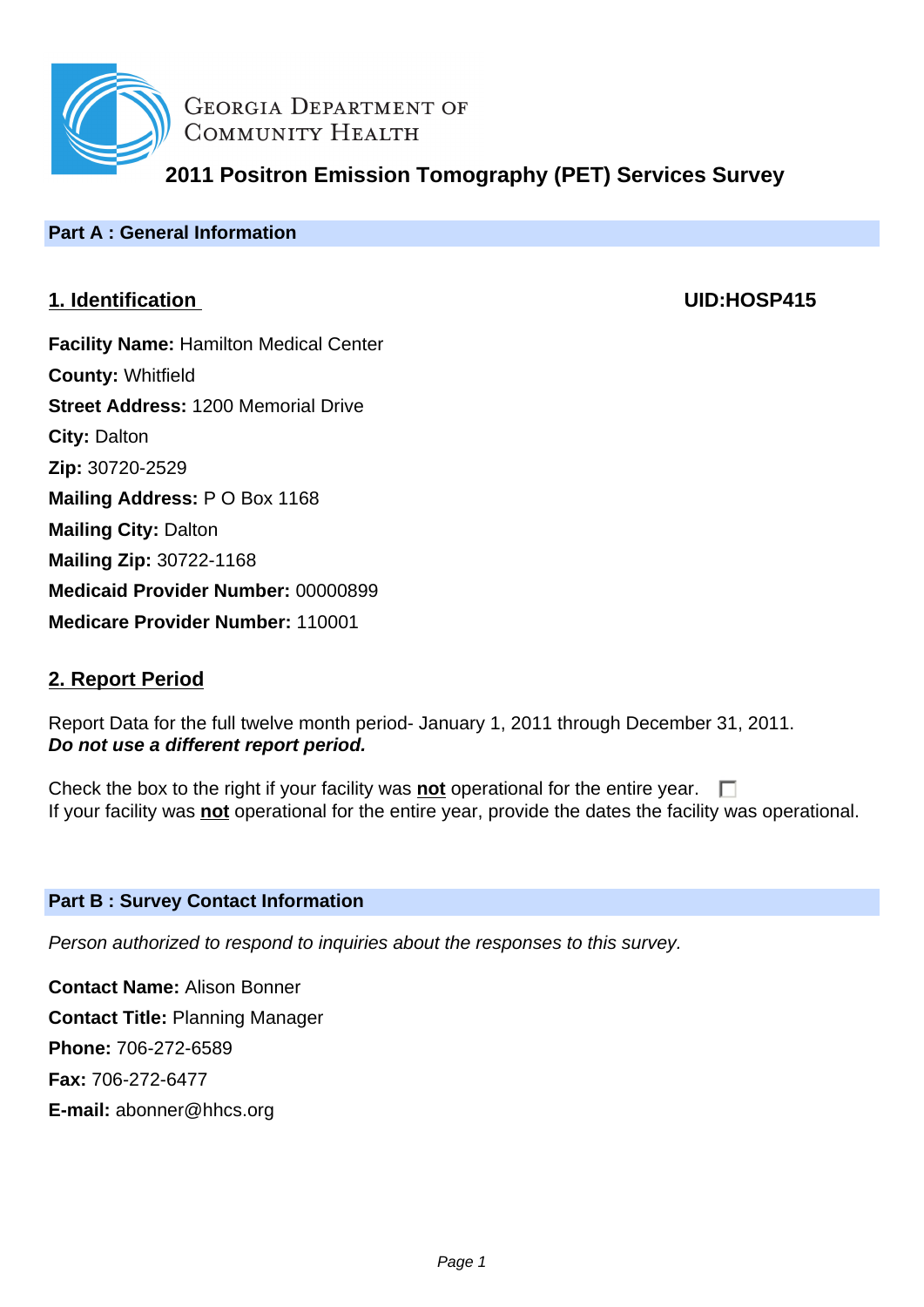# **1. Ownership, Operation and Management**

As of the last day of the report period, indicate the operation/management status of the facility and provide the effective date. Using the drop-down menus, select the organization type. If the category is not applicable, the form requires you only to enter Not Applicable in the legal name field. You must enter something for each category.

### **A. Facility Owner**

| <b>Full Legal Name (Or Not Applicable)</b> | <b>Organization Type</b> | <b>Effective Date</b> |
|--------------------------------------------|--------------------------|-----------------------|
| Hamilton Medical Center, Inc.              | Not for Profit           | 10/07/1982            |

# **B. Owner's Parent Organization**

| <b>Full Legal Name (Or Not Applicable)</b> | <b>Organization Type</b> | <b>Effective Date</b> |
|--------------------------------------------|--------------------------|-----------------------|
| Hamilton Health Care System, Inc.          | Not for Profit           | 05/13/1986            |

# **C. Facility Operator**

| <b>Full Legal Name (Or Not Applicable)</b> | <b>Organization Type</b> | <b>Effective Date</b> |
|--------------------------------------------|--------------------------|-----------------------|
| Hamilton Medical Center, Inc.              | Not for Profit           | 10/07/1982            |

# **D. Operator's Parent Organization**

| <b>Full Legal Name (Or Not Applicable)</b> | <b>Organization Type</b> | <b>Effective Date</b> |
|--------------------------------------------|--------------------------|-----------------------|
| Hamilton Health Care System, Inc.          | Not for Profit           | 05/13/1986            |

#### **E. Management Contractor**

| <b>Full Legal Name (Or Not Applicable)</b> | <b>Organization Type</b> | Effective Date |
|--------------------------------------------|--------------------------|----------------|
| Not Applicable                             | Not Applicable           |                |

#### **F. Management's Parent Organization**

| <b>Full Legal Name (Or Not Applicable)</b> | <b>Organization Type</b> | <b>Effective Date</b> |
|--------------------------------------------|--------------------------|-----------------------|
| Not Applicable                             | Not Applicable           |                       |

#### **2. Changes in Ownership, Operation or Management**

Check the box to the right if there were any changes in the ownership, operation, or management of the facility during the report period or since the last day of the Report Period.  $\Box$ If checked, please explain in the box below and include effective dates.

#### **3a. Type of PET Authorization (Select one only.)**

Fixed-Based PET CON

#### **3b. Certificate of Need Project Number**

Please enter the Certificate of Need project number.

2009-058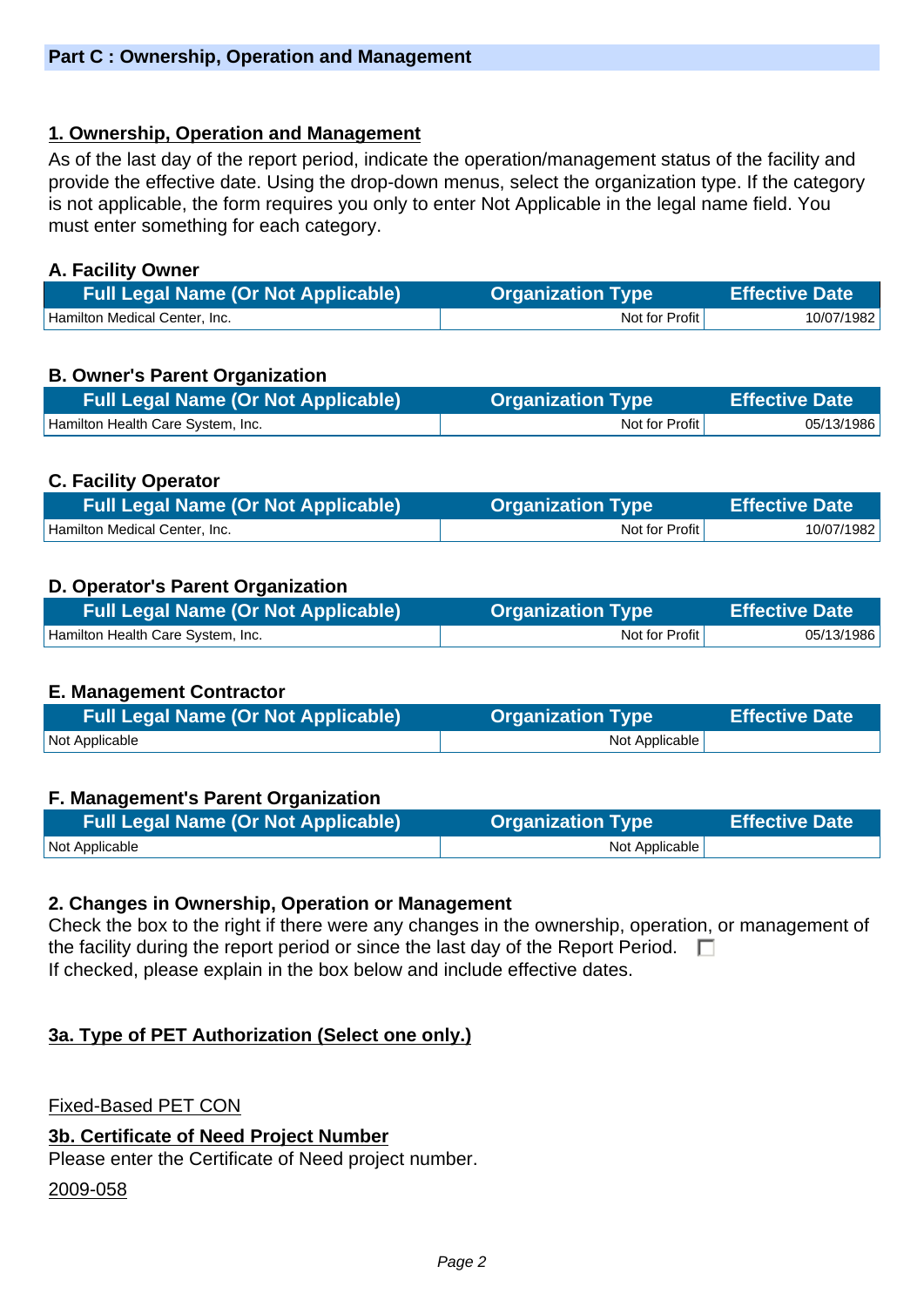### **Part D : PET Imaging Services Technology and volume by Diagnostic Type**

#### **1. Manufacturer and Model**

Please document the manufacturer and model of PET equipment and select PET only or PET/CT Hybrid Unit. NOTE: IF you have more than one scanner, please complete one survey for each machine.

#### PET / CT Hybrid Unit Siemens - Biograph MCT

#### **2. Patients and Scans for PET Imaging Services**

Please report the patients and scans for PET imaging services during the reporting period by the patient's primary diagnostic area. Please provide unduplicated patient counts within each of the three subgroups. The sum total of all patients for all three diagnostic areas (automatically calculated by the web page) may include some duplication.

| <b>Oncology Patients</b>        | <b>Number of Patients</b> | <b>Total Number of Scans</b> | <b>Follow Up Scans</b> |
|---------------------------------|---------------------------|------------------------------|------------------------|
| Lung and Bronchus Cancers       | 202                       | 316                          | 114                    |
| <b>Colon and Rectal Cancers</b> | 63                        | 111                          | 48                     |
| Lymphoma Cancers                | 68                        | 128                          | 60                     |
| <b>Melanoma Cancers</b>         | 9                         | 15                           | 6                      |
| <b>Esophageal Cancers</b>       | 15                        | 27                           | 12                     |
| <b>Head and Neck Cancers</b>    | 37                        | 66                           | 29                     |
| <b>Breast Cancers</b>           | 94                        | 168                          | 74                     |
| <b>Other Cancers</b>            | 55                        | 97                           | 42                     |
| <b>Total</b>                    | 543                       | 928                          | 385                    |

| <b>Cardiovascular Patients</b> | <b>Number of Patients</b> | <b>Number of Scans</b> |
|--------------------------------|---------------------------|------------------------|
| All Cardiovascular Patients    |                           |                        |
| <b>Total</b>                   |                           |                        |

| <b>Neurology Patients</b>        | <b>Number of Patients</b> | <b>Number of Scans</b> |
|----------------------------------|---------------------------|------------------------|
| Dementias (incuding Alzheimer's) |                           |                        |
| Other Neurological Use           |                           |                        |
| <b>Total</b>                     |                           |                        |

| <b>Other Diagnostic Areas</b> | <b>Number of Patients</b> | <b>Number of Scans</b> |
|-------------------------------|---------------------------|------------------------|
| All Other Patients            |                           |                        |
| Total                         |                           |                        |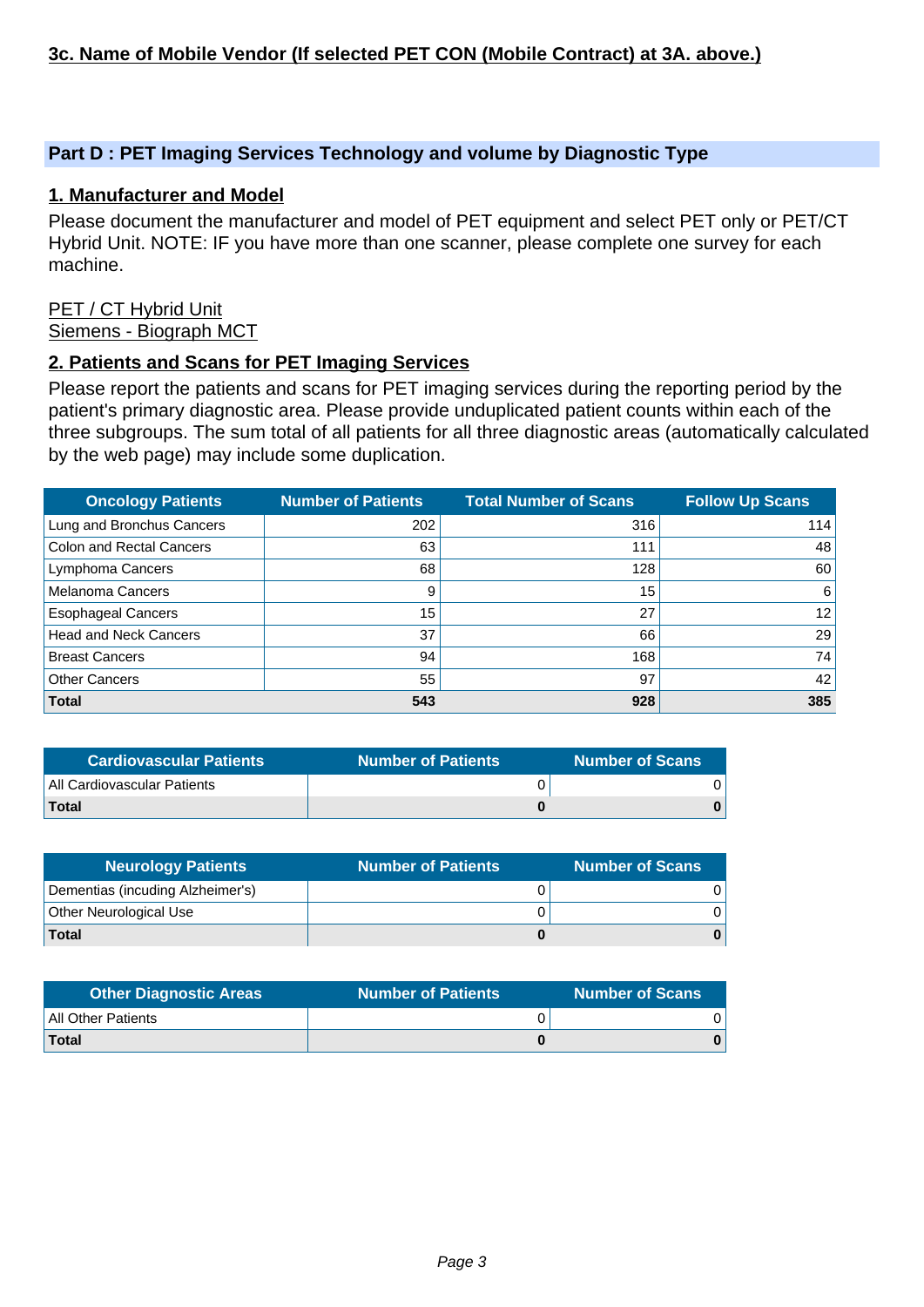#### **1. Patients by Primary Payment Source**

Please report the total number of patients (unduplicated) receiving PET services by primary payment source.

| <b>Primary Payment Source</b> | <b>Number of Patients (unduplicated)</b> |
|-------------------------------|------------------------------------------|
| Medicare                      | 313                                      |
| Medicaid                      | 55                                       |
| Third-Party                   | 183                                      |
| Self-Pay                      | 27                                       |
| <b>Total</b>                  | 578                                      |

# **2. Total Charges and Adjusted Gross Revenue**

Please report the total charges and adjusted gross revenues for PET services.

| <b>Total Charges</b> | <b>Adjusted Gross Revenue</b> |
|----------------------|-------------------------------|
| 4,861,318            | 1,727,851                     |

#### **3. Total Uncompensated Charges and I/C Patients**

Please report the total amount of uncompensated PET services charges that can be attributed to persons who are indigent or eligible for charity care. Also provide the number of I/C patients in the PET program.

|         | <b>I/C Patients</b> |
|---------|---------------------|
| 409,323 | 49                  |

#### **4. Average Treatment Charge**

What is your program's average treatment charge for a PET scan or study (one patient visit regardless of number of images)?

#### 4,205

#### **5. Patients by Race/Ethnicity**

Please report the number of patient served during the entire report period by the following race and ethnicity categories.

| <b>Race/Ethnicity</b>         | <b>Number of Patients</b> |
|-------------------------------|---------------------------|
| American Indian/Alaska Native | O                         |
| Asian                         | 3                         |
| <b>Black/African American</b> | 12                        |
| Hispanic/Latino               | 25                        |
| Pacific Islander/Hawaiian     | O                         |
| White                         | 533                       |
| Multi-Racial                  | 5                         |
| Total                         |                           |

# **6. Patients by Age Group and Gender**

Please report the number of patients served during the entire report period by the gender and age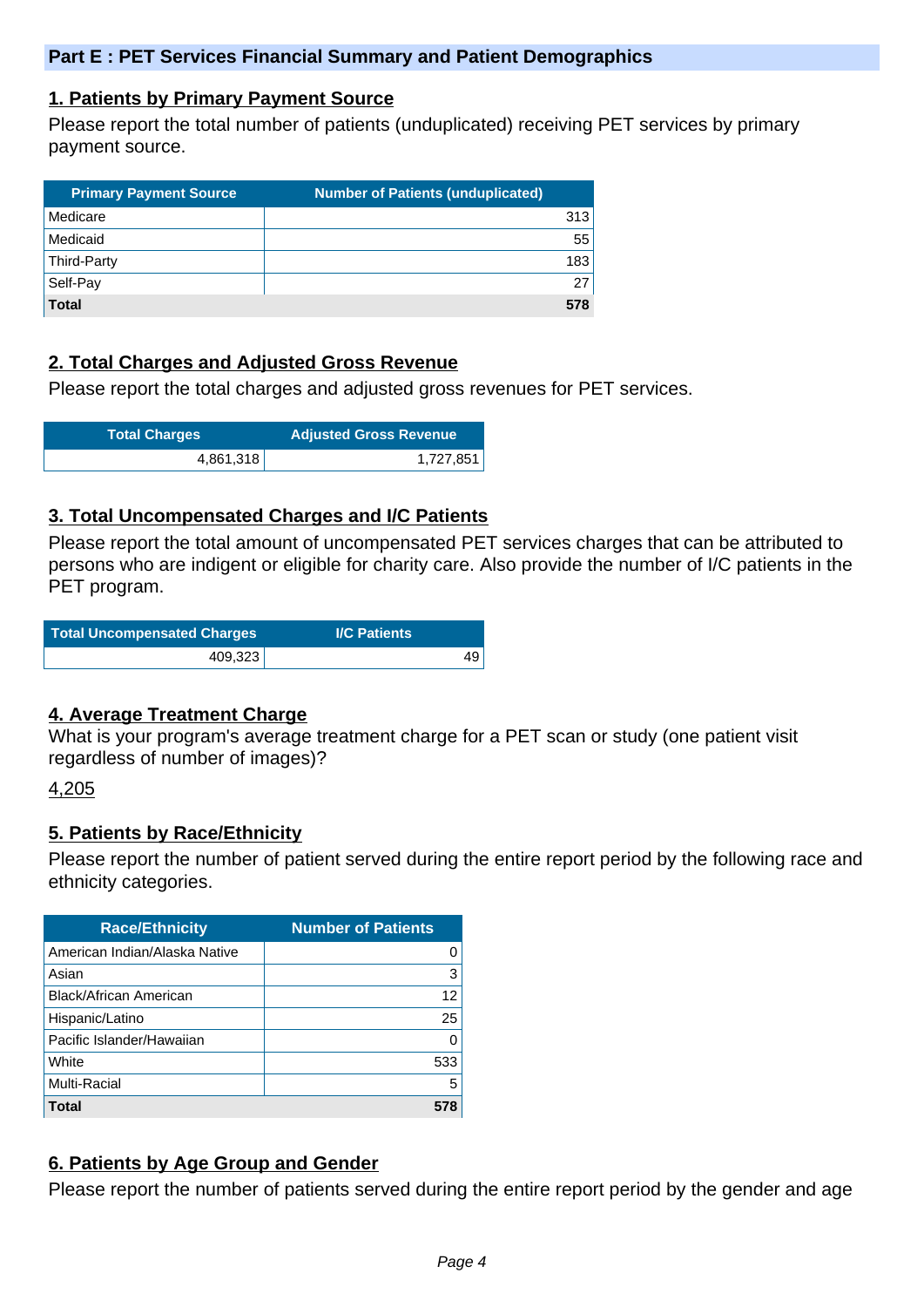grouping below.

| <b>Age Group</b> | <b>Male</b> | <b>Female</b> |  |
|------------------|-------------|---------------|--|
| Ages 0-14        |             | 0             |  |
| Ages 15-64       | 107         | 160           |  |
| Ages 65-74       | 90          | 99            |  |
| Ages 75-85       | 46          | 63            |  |
| Ages 85 and Up   | 4           | 9             |  |
| <b>Total</b>     | 247         | 331           |  |

# **7. Participation in Reporting**

|                                                                     | Does your facility/service participate in and report to the Georgia Comprehensive Cancer Registry? |
|---------------------------------------------------------------------|----------------------------------------------------------------------------------------------------|
| (check box for YES, leave unchecked for NO) $\overline{\mathbf{v}}$ |                                                                                                    |

#### **8. Days and Hours of Operation**

Please indicate the days and hours of operation for your program's PET services.

|  | Mon Tue Wed Thurs Fri Sat Sun |  |  |
|--|-------------------------------|--|--|
|  |                               |  |  |

**Hours of Operation: 8 until 4** 

#### **9. Total Number of Days that PET Scans Were Offered**

Please report the total number of days that PET scans were offered during the report period.

**Total Days PET Scans Offered** 260

#### **Part F : Mobile PET Services**

#### **1. Mobile PET Services- (For mobile vendors holding a CON to provide PET services.)**

Please report each location served during the reporting period and the number of days of services provided at each loacation for each month. If your PET service is fixed-based, or your facility holds a CON for mobile PET services under contract, continue with Part G.

**Site Name Site County Jan Feb Mar Apr May Jun Jul Aug Sep Oct Nov Dec**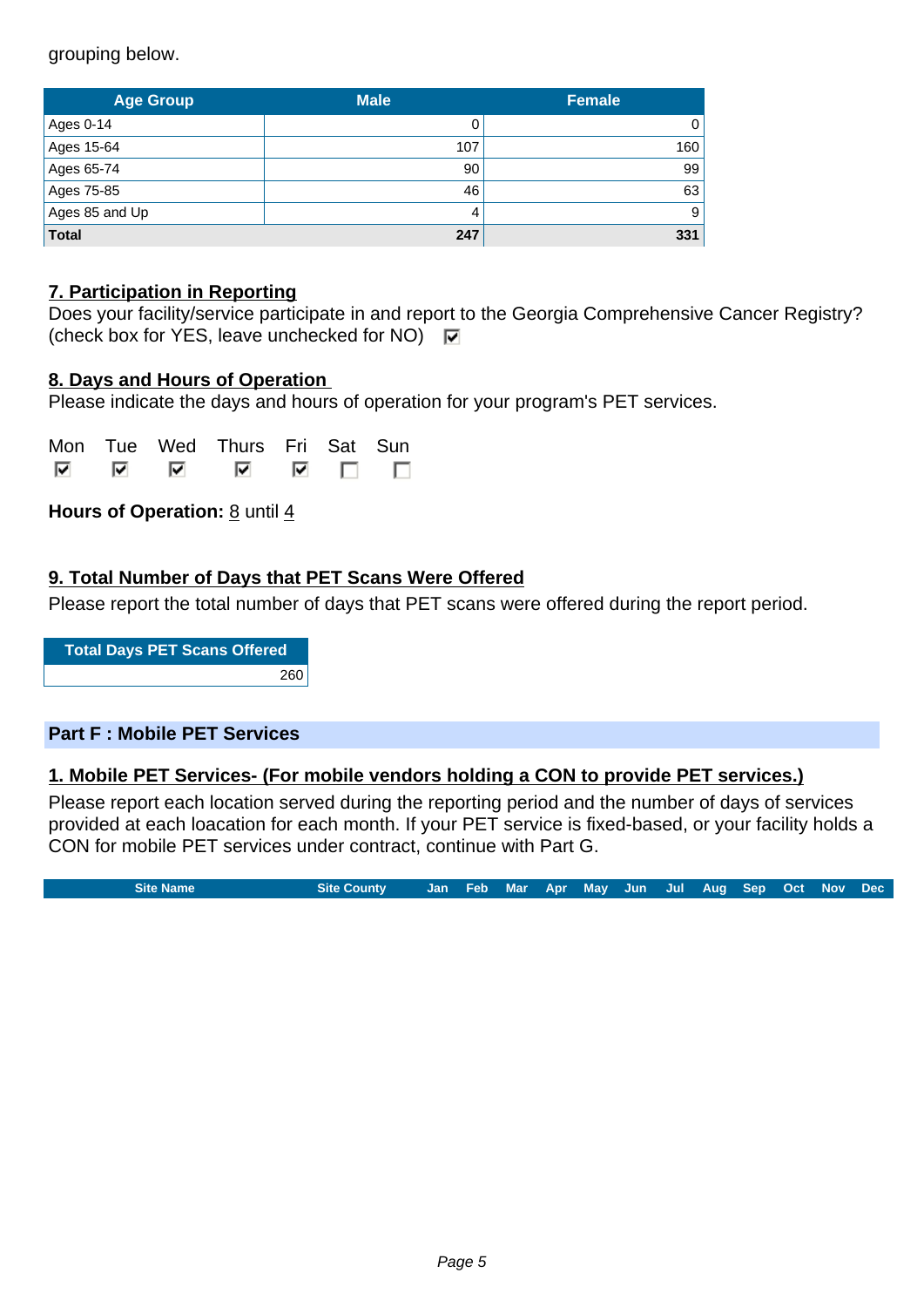# **Part G : Patient Origin Table (Must be completed by all providers)**

# **1. Patient Origin by County**

Please report the county of origin for patients served by your PET program during the report period. Note to Mobile PET Providers who hold a CON: You must complete this section for every site visit location. Please select from the list of site visit ocations(s) provided above.

| <b>Name</b>                    | <b>County</b> | <b>Patients Served</b> | <b>Patient County</b> |
|--------------------------------|---------------|------------------------|-----------------------|
| <b>Hamilton Medical Center</b> | Whitfield     |                        | 5 Catoosa             |
| <b>Hamilton Medical Center</b> | Whitfield     | 3                      | Chattooga             |
| <b>Hamilton Medical Center</b> | Whitfield     |                        | 3 Fannin              |
| <b>Hamilton Medical Center</b> | Whitfield     | 25 <sub>1</sub>        | Gilmer                |
| <b>Hamilton Medical Center</b> | Whitfield     | 15 <sup>1</sup>        | Gordon                |
| <b>Hamilton Medical Center</b> | Whitfield     |                        | 152 Murray            |
| <b>Hamilton Medical Center</b> | Whitfield     |                        | Other Out of State    |
| <b>Hamilton Medical Center</b> | Whitfield     | 1                      | Union                 |
| <b>Hamilton Medical Center</b> | Whitfield     | 8 <sup>1</sup>         | Walker                |
| <b>Hamilton Medical Center</b> | Whitfield     | 365                    | Whitfield             |
| <b>Total</b>                   |               | 578                    |                       |